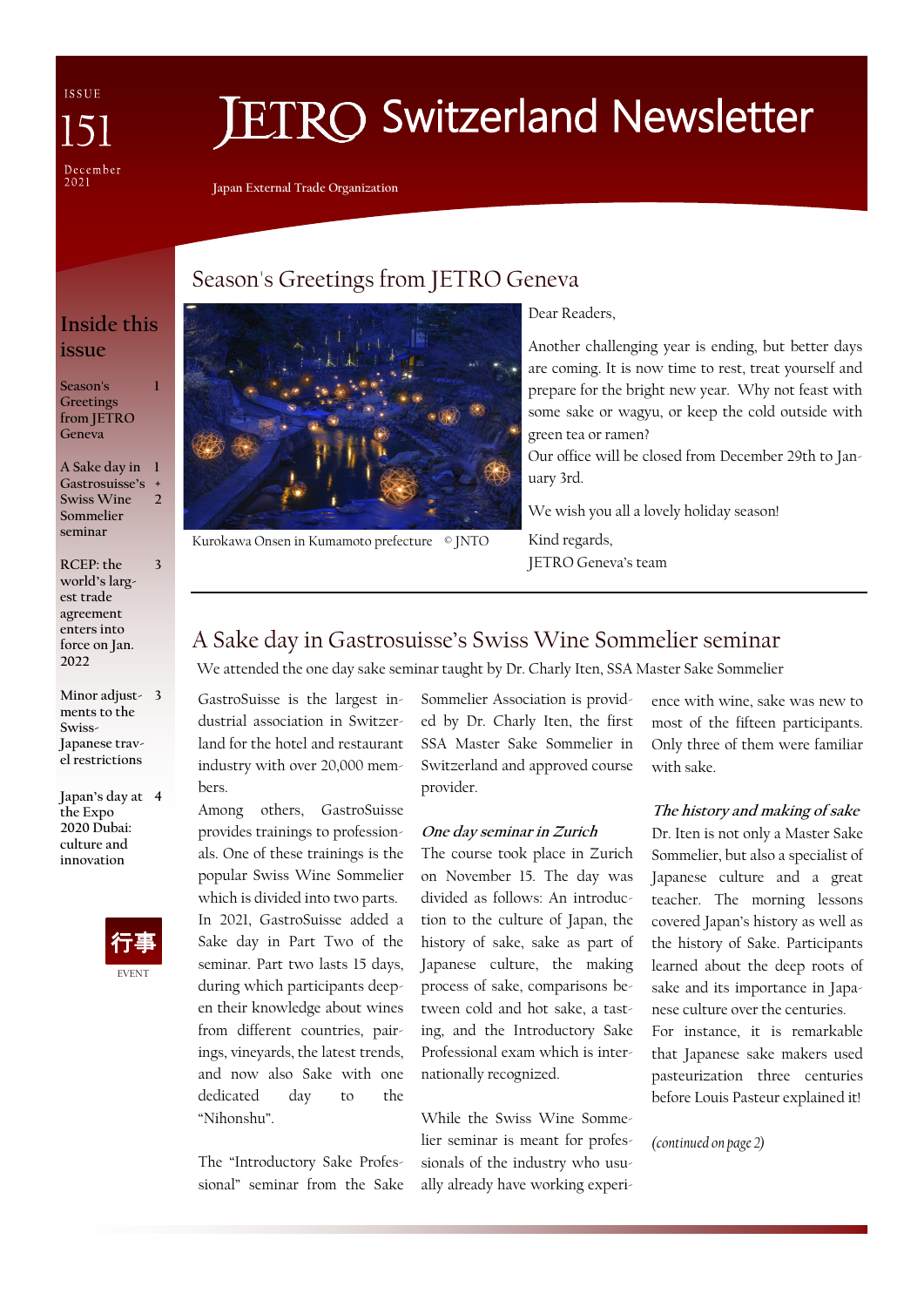## A Sake day in Gastrosuisse's Swiss Wine Sommelier seminar





Dr. Iten serving sake for the tasting

### *(continued from page 1)*

Afterwards, participants learned about the unique sake-making process including the importance of the rice, the water, the polishing, the fermentation, etc. Dr. Iten took enough time to explain the differences between the different types of sake and the related vocabulary.

## **Temperature consumption influence the taste**

In the afternoon another theory part focused on the effects of temperature on sake. Sake is indeed one of the rare alcoholic beverages that can be consumed in a wide scale of temperatures. Usually served at room temperature, hot sake (up to 55°) or cold sake (under 10°) is also perfectly suitable depending on the sake, one's personal taste, and the context.

This has a strong influence on the taste as we could try them during the tasting.

#### **The tasting**

For the tasting part, Dr. Iten brought four different sakes that well represented the diversity of what can be found. Those sakes, and many more, can be bought on Charly Iten's website. He also organizes private tasting events for those who are curious but don't want to take the full Swiss Wine Sommelier seminar.

## The four sakes were:

Urakasumi, a Junmai from Saura brewery located in Miyagi prefecture (polished to 65%)

Amabuki, a Daiginjo from Amabuki brewery located in Saga prefecture (polished to 40%)

Dassai 45, Junmai Daiginjo, from Asahi brewery located in Yamaguchi prefecture (polished to 45%) Yuki no Bosha, Yamahai Honjozo, from Saiya Shuzoten located in Akita prefecture (polished to 65%)

The sake sommelier apprentices could identify many different aromas from fruity ones such bananas, pear and melon to milkier aromas. It was also possible to see what differences higher polishing brings in terms of aroma complexity as the core of rice is used which has the highest density of starch.

An interesting comparison everyone can do easily at home is to try the differences in temperatures. For the fourth sake, it was first served at room temperature and then warmed to 40° (by putting the bottle into hot water).

As temperature increases, the alcohol and mouth-filling sensation become more pronounced. The aroma changes as well. The class was divided on whether they preferred it hot or not, showing how much this is a matter of personal taste.

## **How to add sake on your menu and how to sell it to your customers**

As this is a seminar for professionals, Dr. Iten also gave advice on how to make a good sake selection for your customers and how to sell it. This is an important aspect to consider as sake is not yet a selfselling product in Switzerland. If not advised, most customers may go for beer or wine.

It is a good idea to start with a rather small selection of five to ten sakes that are well-chosen and covering broad types of sake and prices. It is also important to guide customers who are not familiar with sake by suggesting the best sakes that match with their food or asking about their preference with other alcoholic beverages.

Last tip that is perfectly suitable for Switzerland: sake works especially well with cheese. The umami taste of cheese, due to the milk fermentation, is underlined by the sake while wine tends to "cut it". Sake is perfectly suitable with cheese dessert or strong tasted blue cheese explained Dr. Iten. In a previous interview with Foodex, Ms. Catherine Ruchti said that she liked to have sake with raclette. Another thing to try!



A tasting set for professionals!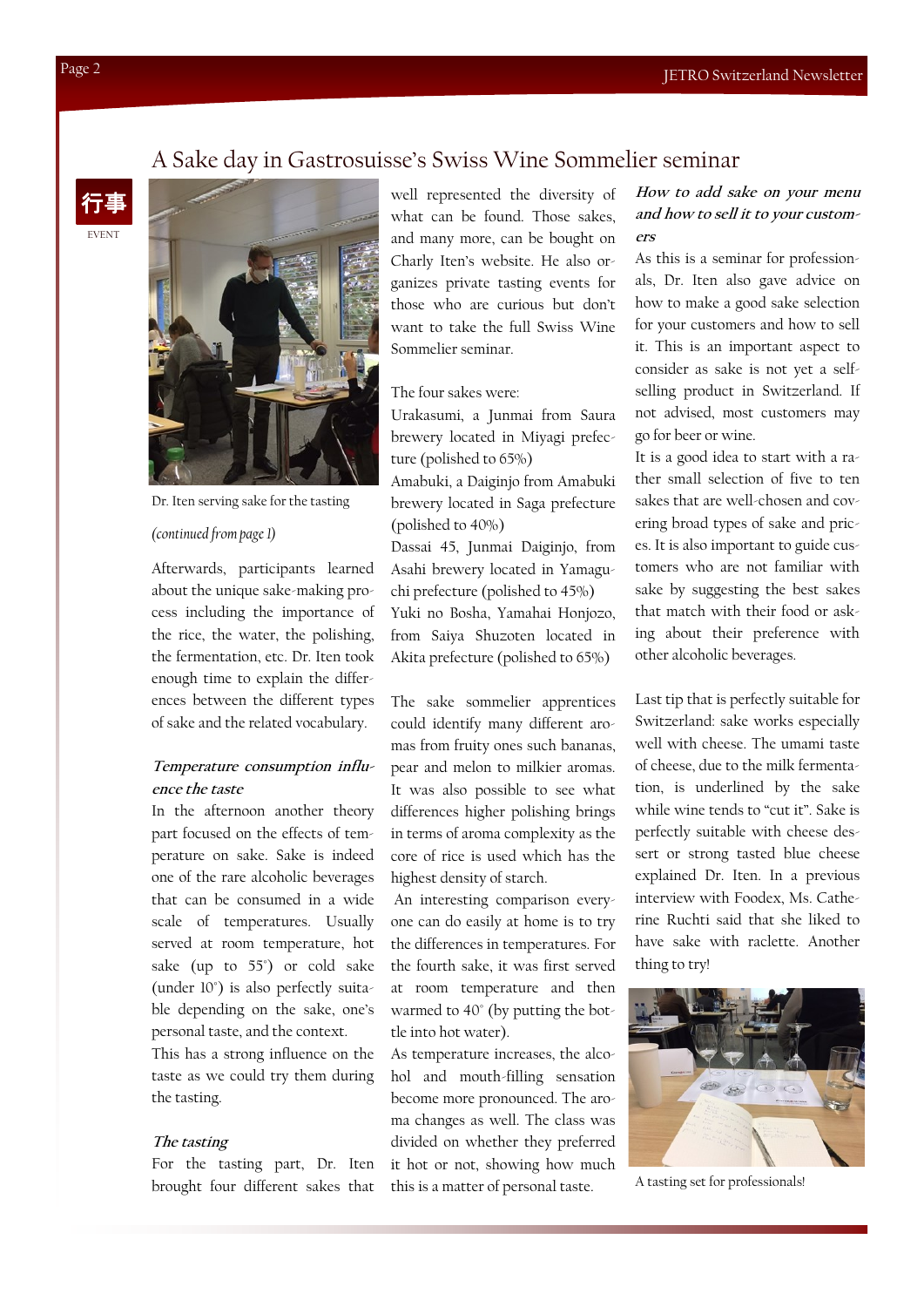## RCEP: the world's largest trade agreement enters into force on Jan. 2022

The Regional Comprehensive Economic Partnership (RCEP) will enter into force on January 1st, 2022 between Japan and nine other countries.

The RCEP is an economic partnership covering the Asia Pacific area. Together, the 15 involved countries account for about 30% of the world's population and GDP. The ten ASEAN countries have signed the agreement as well as Japan, China, South Korea, Australia, and New Zealand. The members have agreed to eliminate 90% of import duties within 20 years and agreed for common rules for e-commerce, trade, and Intellectual Property.

The signature took place (virtually) on November 15, 2020 in Hanoi. With the ratification of Australia and New Zealand on November 2nd, 2021, the treaty can enter into force between the countries who have already ratified it. Therefore, the treaty will be effective between Japan, Australia, Brunei Darussalam, Cambodia, China,

Lao Republic, New Zealand, the Republic of Singapore, the Kingdom of Thailand and Vietnam. Since South Korea just ratified the treaty (early December), it will enter into force on February 2022 between Korea and the other countries.

The agreement is less comprehensive than other recently negotiated trade agreements such the Trans-Pacific Partnership, but it set common rules in the most dynamic trading area of the world. The unified rules of origin throughout the members will, for instance, reinforce the international supply chain.

According to the Asian Development Bank, the RCEP could bring an additional gain of \$174 billion to the members by 2030.

Japan welcomed the entry into force of the agreement expecting it to contribute to the economic growth of Japan and the region. Source: [Ministry of Foreign Affairs](https://www.mofa.go.jp/press/release/press4e_003051.html)



[MOFA](https://www.mofa.go.jp/policy/economy/fta/index.html): Japan's network of Economic Partnership and Free Trade Agreements In green, in force or signed agreements. In red, under negotiations

# Minor adjustments to the Swiss-Japanese travel restrictions

Minor adjustments to the travel restrictions between Switzerland and Japan.

The Federal Council has amended the entry restriction in Switzerland. No country is subject to a mandatory quarantine anymore. All travellers from Japan and several other countries had to quarantine for 10 days. This is no longer the case, but a negative PCR test is required to enter the country as well as fulfilling the ad hoc form. As second test (PCR or antigenic) must be taken four to seven days afterwards. However, people can move freely during this period complying with the mandatory sanitary measures.

For Swiss nationals it is still forbid to travel to Japan. Japanese citizen can return to Japan but have to quarantine for ten days at least. When coming from Switzerland,

the first three days must be spent into a designated facility. Should a passenger on your flight be tested positive to Omicron, it is ten days in the designated facility for all passengers.

Those entry restrictions are a temporary measure meant against Omicron variant. They are limited to December 31th, 2021.

Source: [Ministry of Foreign Affairs](https://www.mofa.go.jp/ca/fna/page4e_001053.html)



ANALYSIS 分析